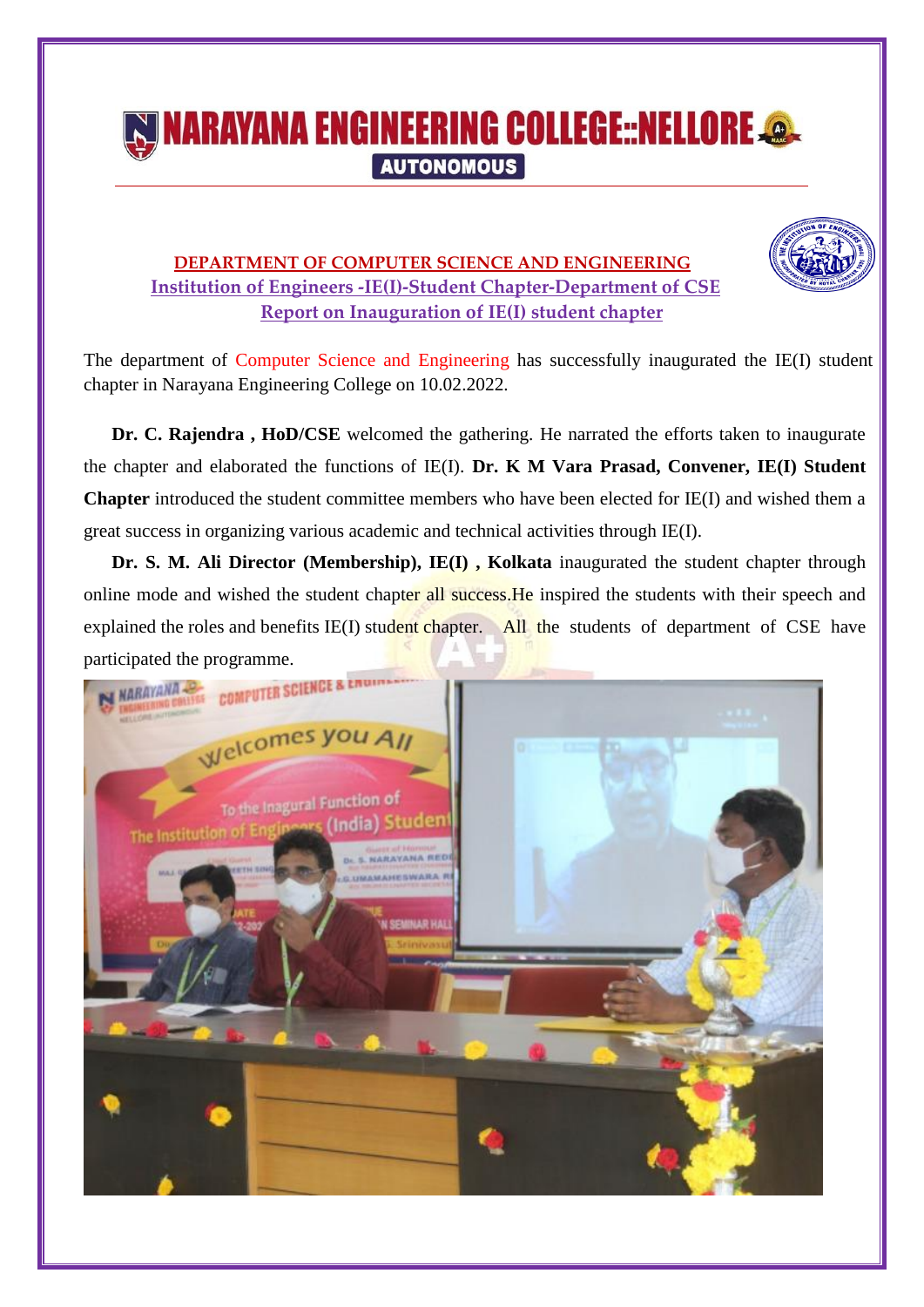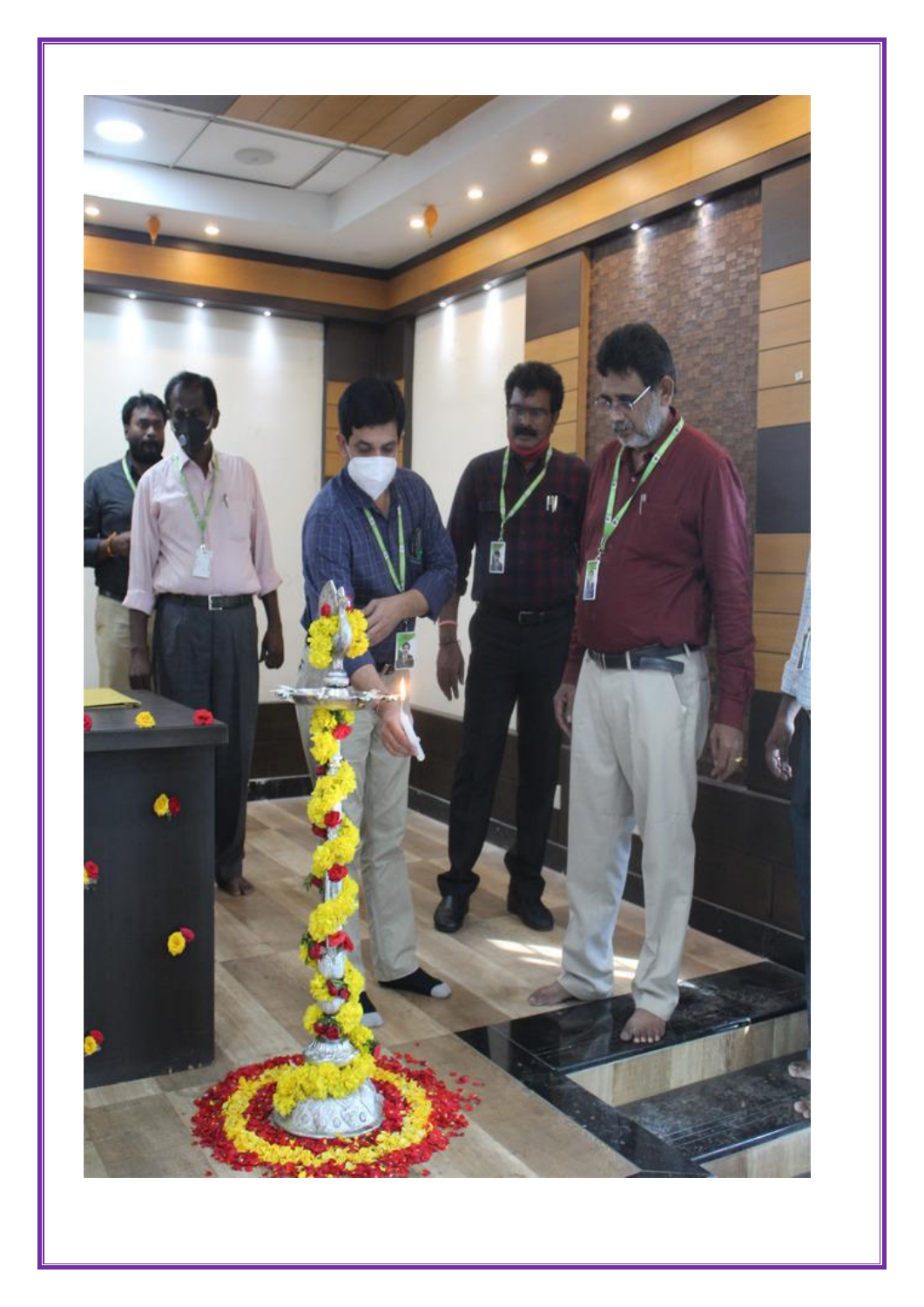

Students of B.Tech actively involved in the inaugural function. All of them are able to understand the opportunities available through the activities being carried out by IE(I).

**NAAC** 

After the Inauguration of IE(I) student chapter for CSE department, **Dr.G. Sreenivasulu Reddy, Principal and Dr. C. Rajendra , HoD/CSE** appreciated the students for their active participation in the event. **Dr. K M Vara Prasad**, **Convener** delivered the vote of thanks. **Mr. P. Bhasha**, **Coordinator** have made all the arrangements for the programme.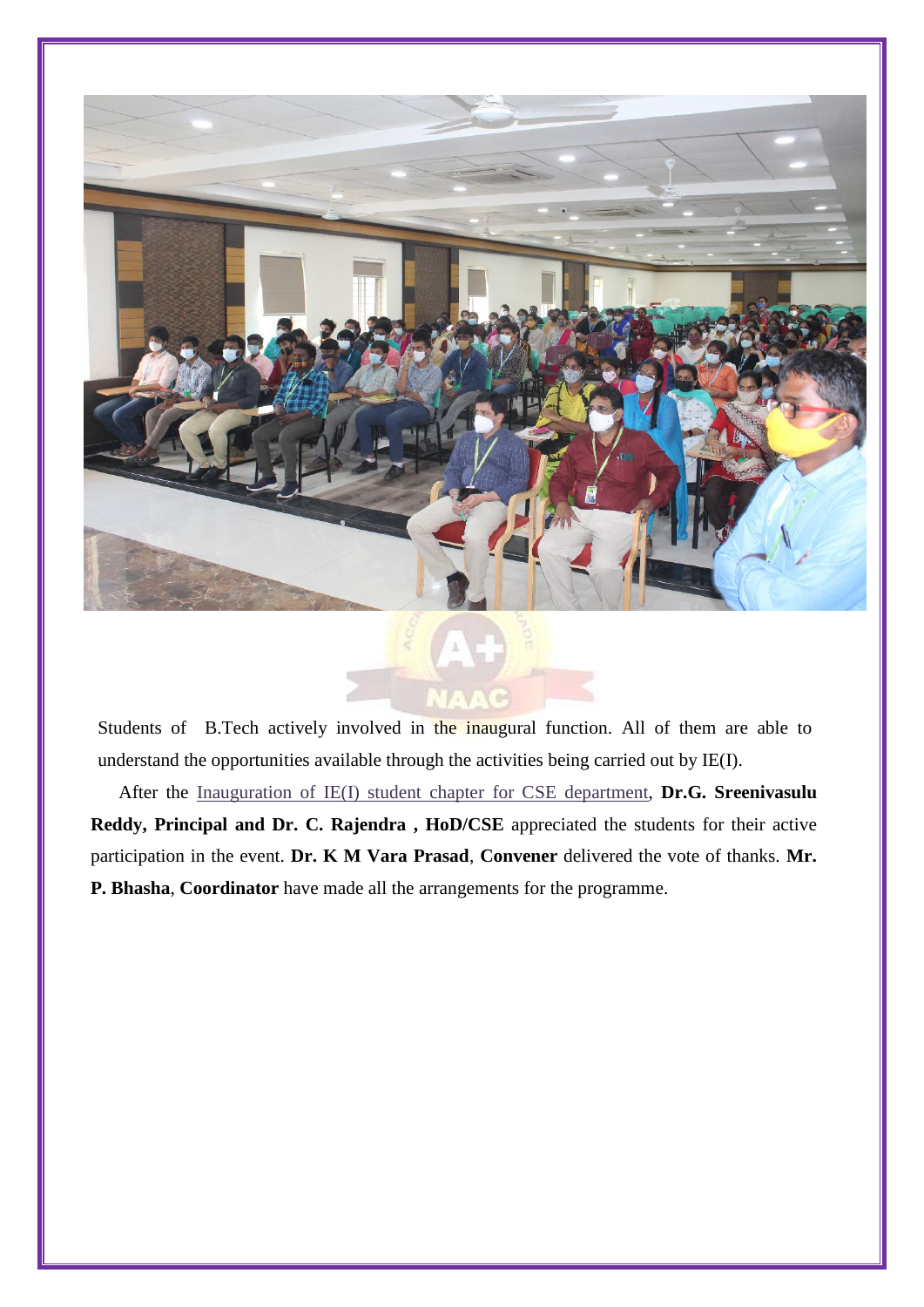

### 'నారాయణ'లో స్తూడెంట్స్ చాప్టర్

సెలూ్ర (వి ద్య), ఫిబ్రవరి 10: నగరంలోని నారాయణ ఇంజ నీరింగ్ కళాశాల లో కంహ్యటర్ సైన్స్ విభాగం ఆధ్వర్యంలో గురు వారం ద ఇనిసి ట్యూట్ ఆఫ్ ఇం జనీరింగ్ స్టూడెం ట్స్ చాప్షర్ను (పారంభించారు. හජෘත යුරිජුරි మెంబర్ డాకర్



జ్యోతి ప్రజ్వలనతో కార్యక్రమాన్ని ప్రారంభిస్తున్న అతిథులు, అధ్యాపకులు

ఎస్ఎం అలీ అతిథిగా పాల్గొని మాట్లాడారు. సాంకేతికపరంగా ఈ చా వ్లర్ విద్యార్థులకు ఎంతో ఉపయుక్తంగా ఉంటుందని తెలిపారు. దీని విధి విధానాలపై విద్యార్థులు అవగాహన పెంచుకోవాలని సూచించారు. కళాశాల (పిన్నిపాల్ డాక్టర్ జీ శ్రీనివాసులురెడ్డి మాట్లాడుతూ చాప్టర్ను విద్యార్మలు సద్వినియోగం చేసుకోవాలన్నారు. ఈ కార్యక్రమంలో సీఎస్ ఈ విభాగాధిపతి డాక్టర్ సీ రాజేంద్ర, కస్వీనర్ డాక్టర్ కేఎం వర్నపసాద్, కోఆర్షినేటర్ పీ బాషా, సిబ్బంది పాల్గొన్నారు.

Date: 11/02/2022 EditionName: Nellore City PageNo: 7